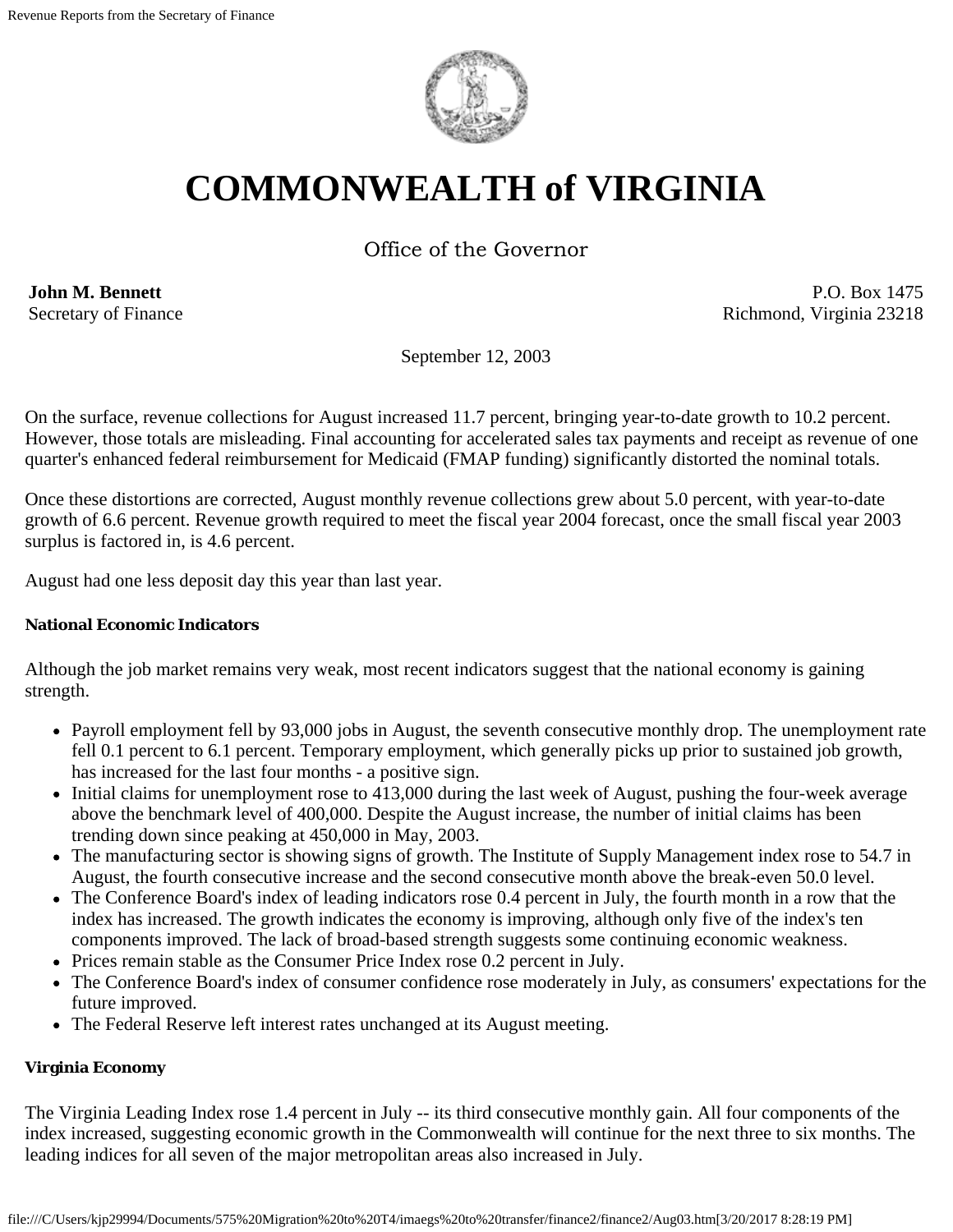# **August Revenue Collections**

Revenue collections grew 11.7 percent in August, but were distorted by collections timing and the receipt as revenue of a significant infusion of federal Medicaid reimbursements for FY 2003. When the effects of these factors are removed, monthly growth for August was about 5.0 percent, and year-to-date growth stands at 6.6 percent.

Individual Income Tax Withholding (62% of general fund revenues): With one less deposit day, collections in withholding grew 2.8 percent above last August. Year-to-date withholding growth is 4.9 percent - below the 6.5 percent growth required to meet the estimate.

Individual Income Tax Refunds: Refunds this month totaled \$35.4 million, compared with \$35.2 million paid in August of last year. Most of this total results from taxpayers who had requested extensions and are now filing returns for tax year 2002.

Fiscal year-to-date, \$65.6 million in refunds have been issued, compared to \$88.0 million for the same period last year - a decline of 25.4 percent.

Individual Income Tax Nonwithholding (12% of general fund revenues): The first individual estimated payment of fiscal year 2004 is due in September. Therefore, collections trends in this source are not yet significant. Year-to-date collections are 5.0 percent ahead of collections for the same period last year - and ahead of the forecast of a 4.8 percent decline.

Sales Tax (22% of general fund revenues): Collections of sales and use taxes increased by 20.0 percent in August, although growth was distorted by the processing of accelerated sales tax payments. Last year, it took until September to finalize processing of these payments. As a result, sales tax receipts for last August were down 11.9 percent. This year, processing was completed in August, creating the appearance of substantial sales tax growth.

If the timing of accelerated sales tax payments is factored in, year-to-date collections in sales taxes have increased about 3.0 percent through August.

#### **Other Revenue Sources**

The following list provides data on August collections of other key taxes:

|                                                   | <b>Year-to-Date</b> | <b>Required to</b><br><b>Meet Estimate</b> |
|---------------------------------------------------|---------------------|--------------------------------------------|
| Corporate Income Tax (3% GF revenues)             | 59.9%               | $-8.0\%$                                   |
| Insurance Premiums Tax (3% GF revenues)           | $-38.7%$            | 0.9%                                       |
| $ABC$ Taxes $(1.1\%$ GF revenues)                 | 15.9%               | $-0.5\%$                                   |
| Public Service Corporations (0.7% GF<br>revenues) | $-27.9%$            | $-8.2\%$                                   |
| Interest Income (0.7% GF revenues)                | $-22.7%$            | $-2.1\%$                                   |

*All Other Revenue.* Revenue from all other sources increased 93.3 percent in August -- \$97.0 million compared with \$50.2 million in August of last year. Collections of wills, suits, deeds and contract fees (primarily recordation taxes) continued its strong growth.

The largest portion of the increase in All Other Revenue came from federal Medicaid payments. In August, Virginia received as revenue one quarter's enhanced federal reimbursement for Medicaid (about \$31 million), which comes as a result of the fiscal relief package approved by Congress last spring. Because the reimbursement involved payment for a prior year's expenses, accounting rules require that it be treated as revenue.